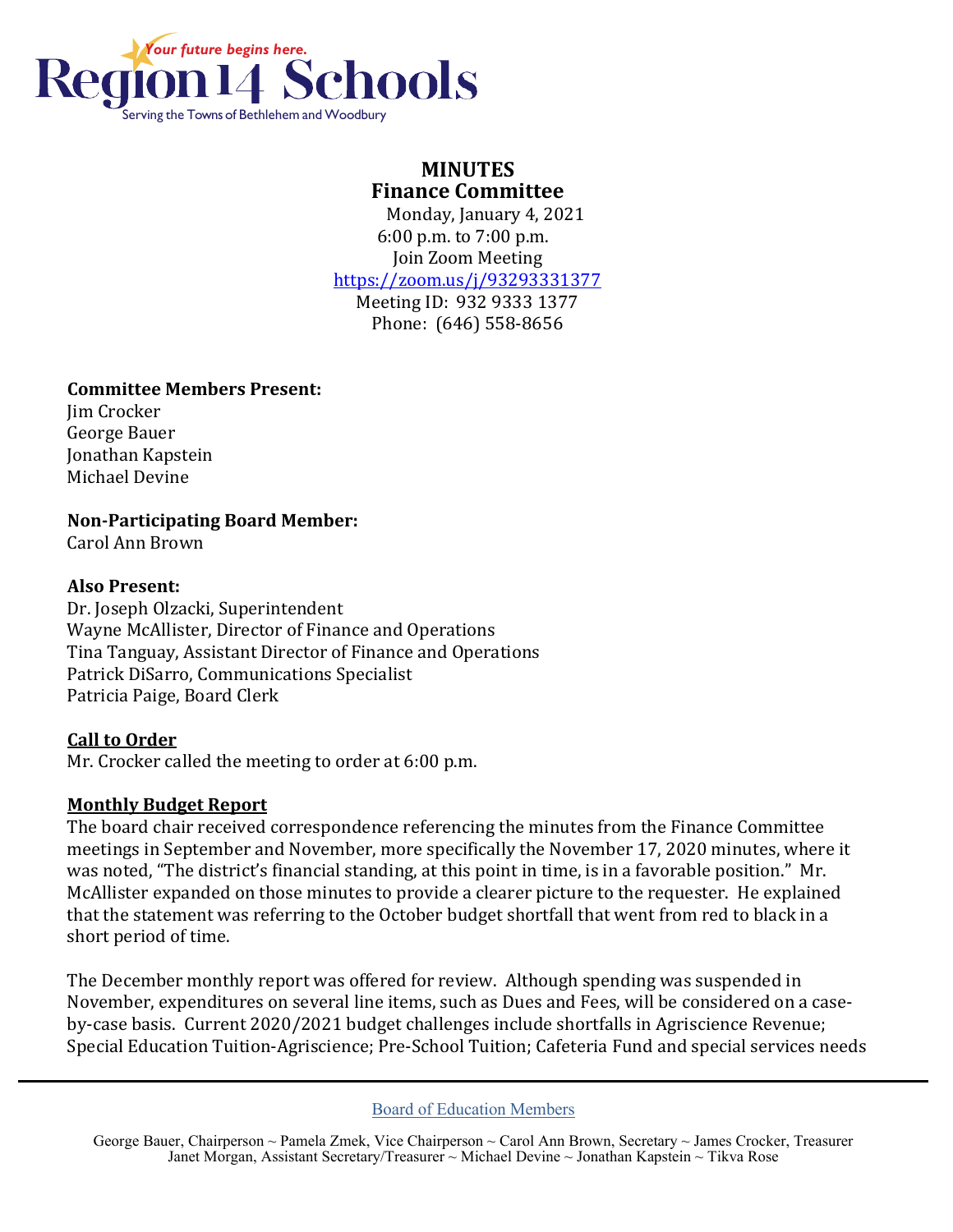for both incoming and current students with the largest deficit occurring in the cafeteria fund. Not all cafeteria staff will be returning to work on January 19<sup>th</sup> when students return from remote learning. Those individuals will continue to collect unemployment.

Mr. McAllister is currently negotiating with the bus company with hopes of saving some money. While negotiations are different working with a corporation as opposed to a family owned business, he feels confident that there will be some savings realized.

#### **Monthly NHS Project Report**

A concern with the project lies with the eligible vs. ineligible costs so that additional borrowing is not necessary. There are 324 change orders and with limited staffing at the state level, less than 10% have been reviewed at this juncture.

The committee continues their review of the final installation check out procedures with items relating to heating, cooling, lighting, etc. as required for sign off of the project.

### **School Lunch Update**

A comparison of lunches and breakfasts served for the same period last year, (through November) was presented with total meals provided down over the prior year.

Revenues and expenditures were also compared within the various learning platforms of Hybrid and Remote. Projected revenue indicates a deficit in the cafeteria fund.

### **AGRISCIENCE Enrollment and Revenue Update**

Mr. McAllister received notification last week that three additional students dropped out of the program, which subsequently impacted the tuition at a cost of \$17,000 with 220 students remaining in the program.

Correspondence was received from the Bethel Public School system today indicating that the their Board of Education voted on December 17, 2020 to switch the designation of the Agriscience program for Bethel students from Nonnewaug High School (Region 14) to Shepaug High School (Region 12) effective during the 2021-2022 school year. The three students from Bethel who currently attend Nonnewaug, will be allowed to finish their program. The correspondence also noted there are currently no grade 9 students who chose to attend an Agriscience program.

When the script was originally created with regards to towns sending to Region 12 versus Region14, Bethel students were initially to attend Region 12, but their board decided to stay with Region 14, because Region 12 was an untried institute.

A projected enrollment analysis indicates 40 students fading out of the catchment area now owned by Region 14 over the next few years, or down to 182 students by the 21/22 school year from 235 from sending towns.

# **Covid Expense Update**